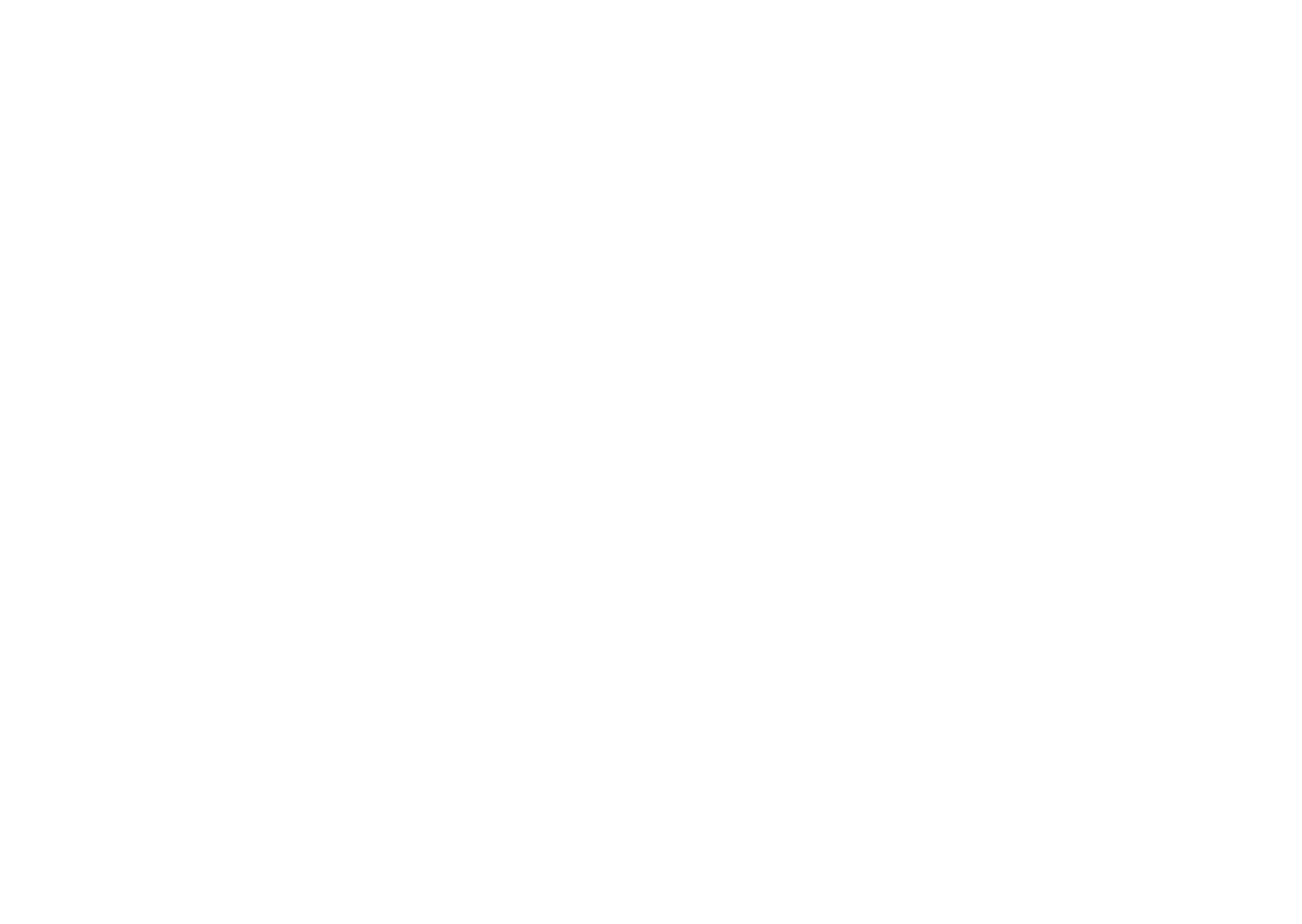# **Contents**

| Hard facts in the current context 9 |  |
|-------------------------------------|--|
| The Logic of Centralizing Power 13  |  |
|                                     |  |
|                                     |  |
|                                     |  |
|                                     |  |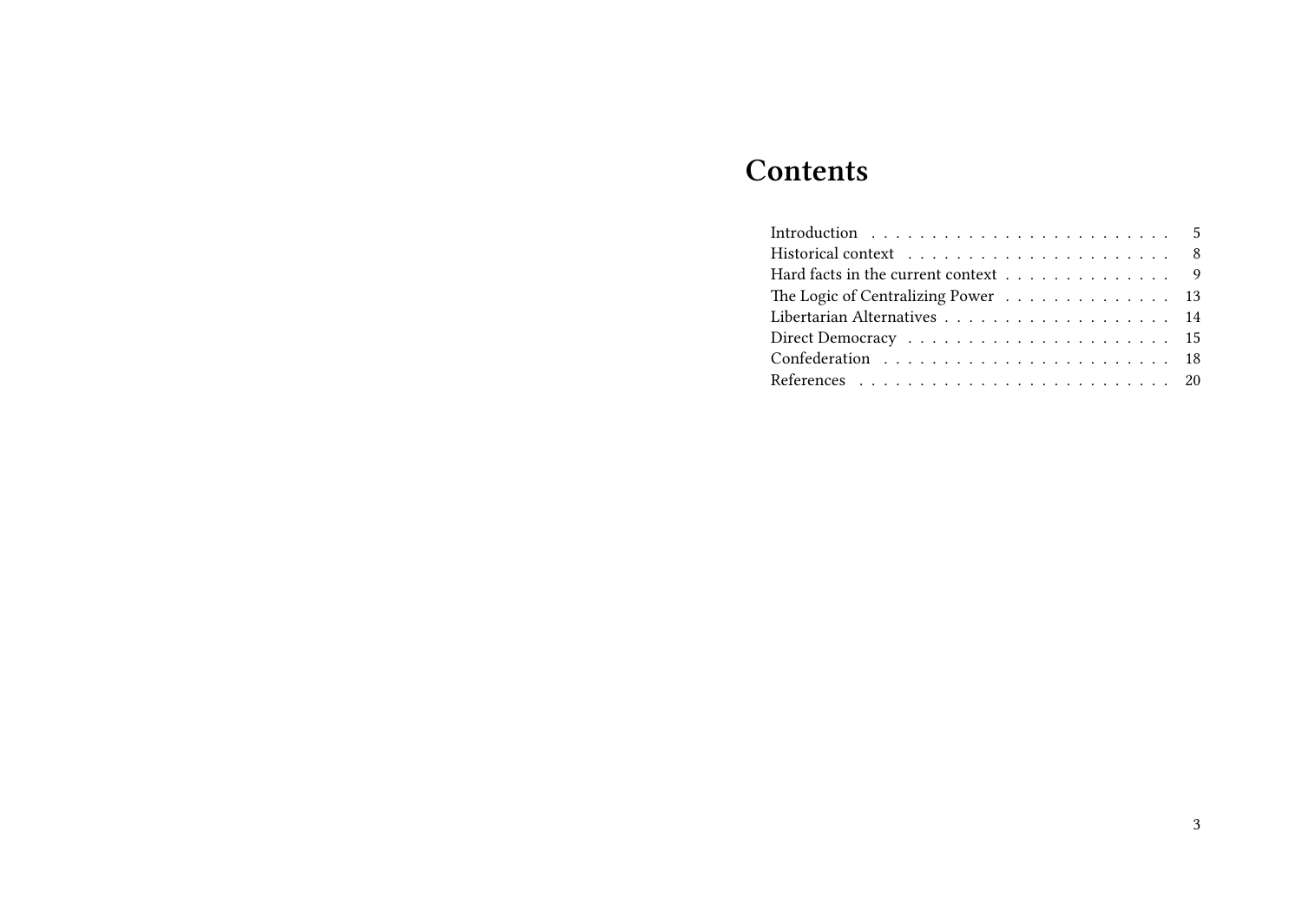Scott, Henry William. "Barangay" Sixteenth-Century Philippine Culture and Society." 1997.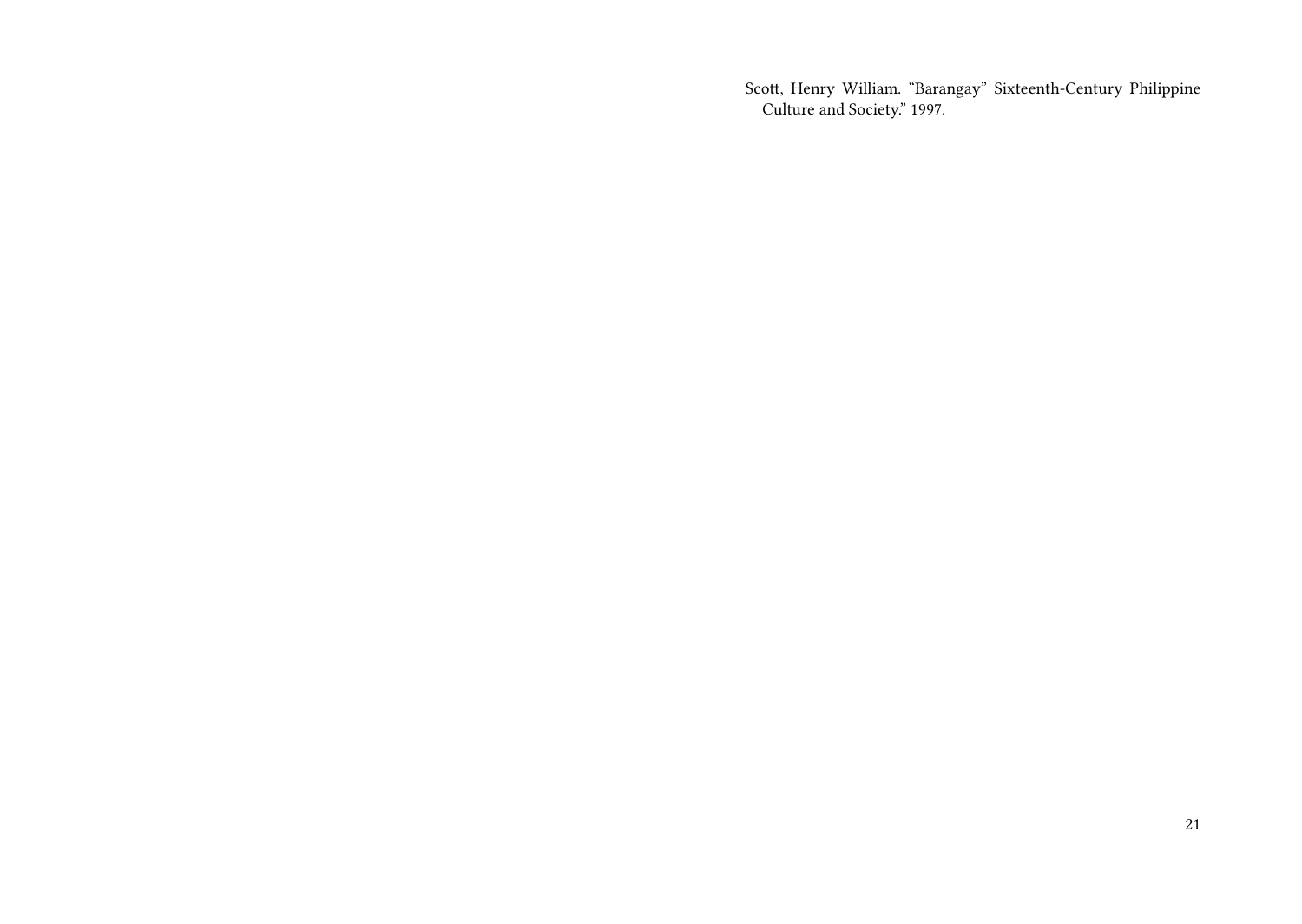space by defining its specific interests in connection to larger communities. We should encourage locals to self-organize and maximize their traditional networks to protect and advance the interests of their localities in relation to the interests and needs of other communities.

## **References**

- Anderson, Benedict. "Under Three Flags; Anarchism and Anti-Colonial Imagination." 2006.
- ASEAN-SEAFDEC. 2001 Conference on Sustainable Fisheries for Food Security in the New Millennium: "Fish for the People."
- Bookchin, Murray. "Libertarian Municipalism." Article published in Green Perspectives — October 1991.
- Bookchin, Murray. "The Meaning of Confederalism." Article published in Green Perspective No. 20 November 1990.
- Bookchin, Murray. "What is Communalism? The Democratic Dimension of Anarchism." Accessed from Anarchy Archive.
- Bookchin, Murray. "Municipalisation: Community Ownership of the Economy." Accessed from Anarchy Archive.
- Bookchin, Murray. "The Population Myth." Accessed from Anarchy Archive.
- Chomsky, Noam. Interview by Red and Black Revolution in May 1995.
- Friedrich, C.J. and Brzezinski Z.K. "Totalitarian Dictatorship & Autocracy." 1972.
- Maximoff G.P. "Syndicalists in the Russian Revolution."
- National Statistics Office. "Socio-economic Characteristics of Households in the Philippines."
- Quimpo, Nathan Gilbert. "The Philippines: The People Power Revolution of 1986."

#### **Introduction**

Many of us will agree that in our context, democracy seems elusive. Until now, a vast number of people are in extreme poverty, deprived of basic needs and are politically marginalized. We know that poverty is caused by the uneven distribution of power where only a few can decide over critical things such as the use of natural resources and distribution of its benefits. Who among us was ever asked or consulted by the government in its program of environmental destruction which is only profited big corporations which are controlled by a few families and foreign corporations? Did the government bother to ask peasants, farmers, fishers, workers, women, youth, gays, consumers and other sectors with regard to the country's accession to the WTO and its conclusion of various bilateral agreements? Who wants E-VAT and debt payment?

The list is overwhelmingly long, proving that the democracy we have today is a farce.

The heart of the struggle of all the revolutionary efforts in our history is about making people participate in power. Part of the movement's usual rhetoric is people's participation in decisionmaking because without people's participation to the political exercises that directly influence every dimension of their lives, democracy will not be realized.

This document will attempt to discuss an alternative anarchist political structure that will promote people's direct participation in power and, in broad strokes, discuss the flow of political power from the bottom to the top. It is a concept that is heavily derived from the idea of Confederation advanced by libertarian author Murray Bookchin. His ideas of course are not detached from traditional anarchist movements and contemporary anarchist activists; and we believe it is significantly relevant to our current political crisis.

Confederation offers an alternative political structure based on a libertarian framework—i.e., non-hierarchical and non-statist, which is doable and applicable. It is doable compared to the 35-year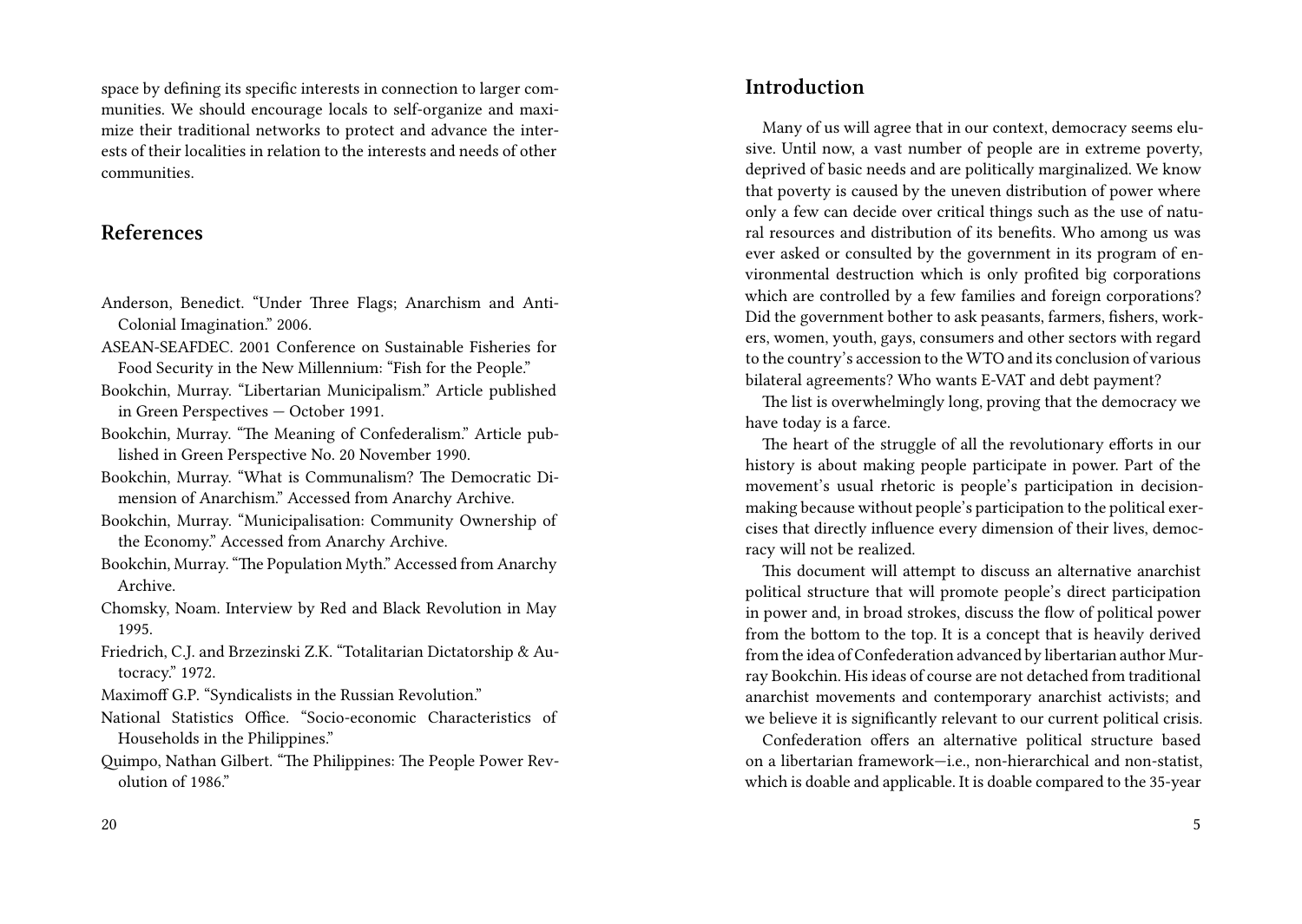old struggle of the CPP-NPA-NDF which, after taking tens of thousands of lives, delivered no concrete economic and political output to the Filipino people. More so, the alternatives being offered by mainstream leftist groups outside NDF offer no substantial difference, for they all adhere to the state and of capturing political power—an objective cannot be realised in the near future.

In the light that anarchism is exaggeratedly misunderstood, let us first discuss some fundamental principles of stateless-socialism; libertarianism and anarchism.

"Purely utopian!" That's one of the common reactions of those who do not understand the word anarchy and its alternatives. Another misconception is its affinity to chaos.

These nuisances and misinterpretations are not surprising at all. Historically, anarchism has long opposed oppressive systems and fought monarchy, oligarchy, and the totalitarianism of the state-socialists and authoritarian communists alike. It continuous to carry out the struggle to fight new forms of colonialism, capitalism and other exploitative systems that hamper the development of the humanity. Every ruling regime has its share in imputing fear and terror on the anarchist movement in order to discredit it.

It is improper to escape the fact that violence is part of the anarchist movement. Along with the nationalists and republicans, anarchists carried out terroristic methods to advance social revolution. The "Propaganda by the Deed" was meant to encourage people to act against the state and the old order by launching violent activities such as the killing of French president Sadi Carnot by Sante Jeronimo Caserio (an Italian anarchist) in 1894. Italian anarchist Michele Angiolillo also shot Canovas of Spain in 1987. Luigi Luccheni (another anarchist from Italy) stabbed Empress Elisabeth of Austria to death in 1898, while Polish anarchist Leon Czogolsz killed US president McKinley in 1901. There were also two attempts on the life of Kaiser Wilhelm I, the first by Max Hodel on 11 May 1878, then followed by Karl Nobiling on the June 2 of the same year. And the list is long.

decide and they are totally recallable and accountable to the assemblies that mandated them. More importantly, delegates posses no privilege and authority over the citizens.

Confederal councils comprised of substantial delegates will be organized at the municipal and city level; then municipalities and cities will be confederated at the provincial level. The regional level will then comprise the Archipelagic Confederation. A confederation is a structure that connects and interlink politically and economically every community of the archipelago, and where the functions are administrative and coordinative. The ultimate idea of confederation is to integrate all social structures, not in a hierarchical or top-down orientation, but rather vice-versa. Public policies will be formulated from the grassroots, which will be expressed at the municipal, city, provincial, and regional levels.

The basis of integration is not competition but rather mutual cooperation, complementation and solidarity. Every sector, group and other formations in a municipality will find their place in production processes to ensure the needs of the communities.

We cannot blame groups inclined to party system and statist model if they immediately express a low appreciation for the proposed alternative system. Indeed, taking political power is a short cut to institute desired changes; but such changes are not necessarily meaningful for those who did not participate in the seizure of political power. In many instances, the great bulk of masses are reduced into mere spectators to the political exercise initiated by the few, again making passive, inactive and obedient constituents.

True, this process is strategic because it also involves changing the behavior of people who are highly influenced by the dominant institutions that promote and reinforce an order based on competition, individualism and imposed uniformity. As part of processes that resist the current order and the behavior that reinforces it, direct democracy can be employed. In the heist of the brutal effect of grow-or-die market capitalism and a corrupt centralized state, communities should persistently defend their own physical and social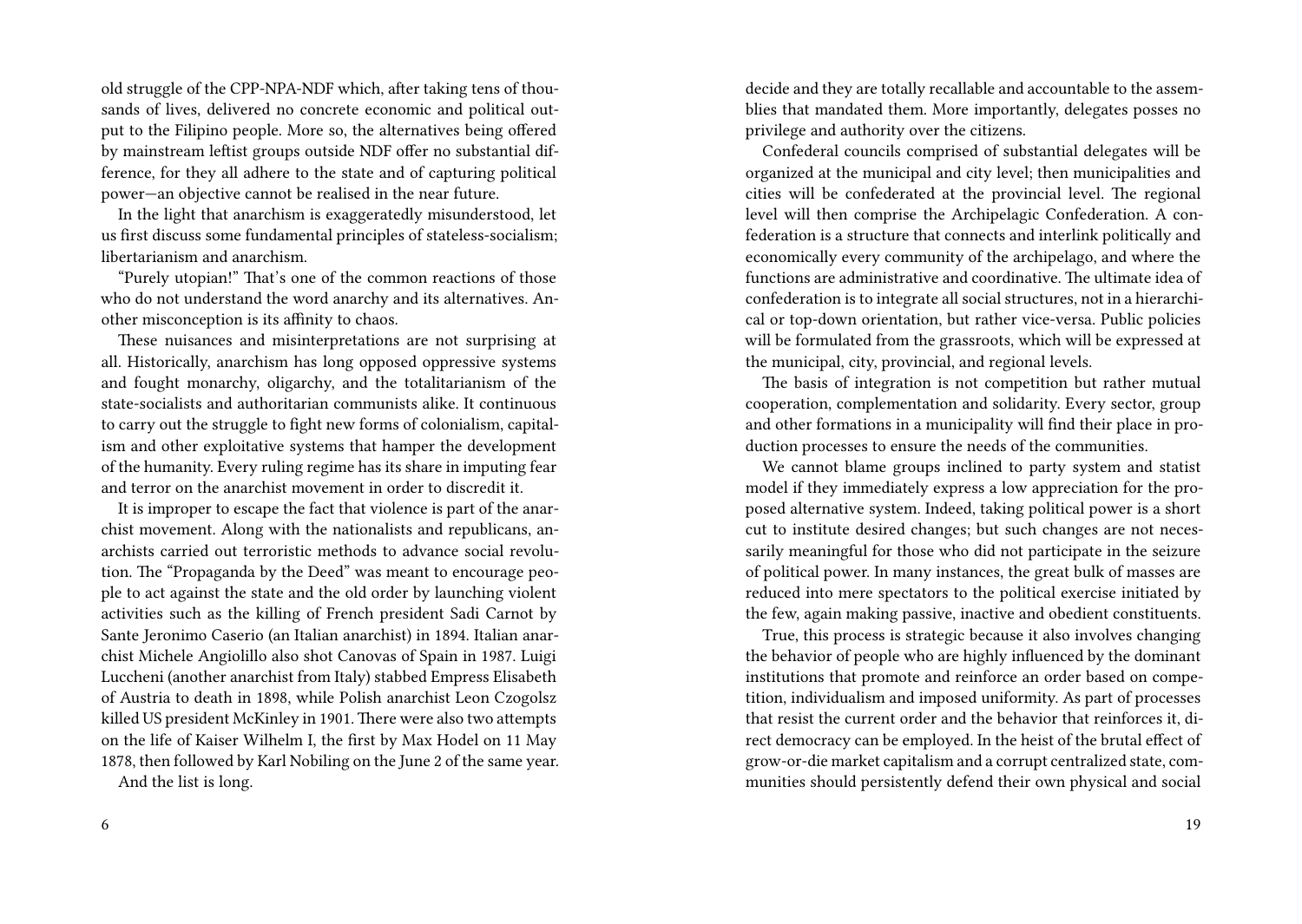constituents. This kind of political structure will bring the political arena at the very doorstep of the people; this will create a political atmosphere that encourages the citizens' active, creative, imaginative and dynamic participation.

The ultimate direction of this process is to empower the vast number of marginalized citizens from below. This politics is educative since it will enhance the people's capacity to democratically discuss, decide, formulate and implement plans with regard to their common resources and own affairs.

#### **Confederation**

In general, the pre-Hispanic barangays were interdependent but loosely federated. Among their bases of interaction were trade, commerce and war (raids for slaves and wives and revenge). "Highly" federated barangays were usually found in river mouths or wherever the ports were strategically located for commerce and where economic activities were high. This is not to romanticize the idea of the baranganic system but rather to trace our traditional practice of decentralism that actually proved to be far more humane than the statist model that was imposed by that colonialists and that is still in place until today.

Our idea of decentralization here should not be mistaken as parochialism which might lead to the isolation of the locality from the rest of world. Confederalism as defined by Murray Bookchin "is above all a network of administrative councils whose members or delegates are elected from popular, face-to-face democratic assemblies". In our context, structures will be independently organized from barangay or community level. Every barangay or community assembly will elect delegate/s whose function is purely administrative, such as transmitting information and other practical functions. Policy-making will take place strictly at the popular assemblies in the barangay and in community level. Delegates have no power to

These of course were used by the dominant regimes to their own advantage. In order to demonize anarchism, they shrewdly tailored it to violence and chaos. And this was even reinforced by the state socialists and authoritarian communists when the anarchist movement in Ukraine challenged the Bolshevik regime, the White Army and other foreign invaders.

Nuisances and misinterpretations are bound to occur in situation wherein power is asymmetrically distributed. The political structure that is controlled by the economic and political elite would not allow anarchism to flourish. Moreover, the country's revolutionary tradition is highly influenced by red bureaucracy which is historically hostile to anarchism.

Contrary to common misconceptions, anarchism is a theory that firmly upholds the idea of an organized world that is free for all. As Noam Chomsky once stated in an interview, anarchy is a society that is highly organized wherein many different structures are integrated such as the workplace, the community and other myriad forms of free and voluntary associations, with participants directly managing their own affairs.

Unlike the existing order where people are motivated by power, profit, private property, and individualism; anarchy on the other hand is a society that fosters mutual cooperation, solidarity and freedom from exploitation and oppression and where decisions are made by those who are directly concerned. Any form of political structure that centralizes power is totally unacceptable.

The word archipelago on the other hand recognize the geographical characteristics of the country and the very essential role of its rich natural resources that strongly influence lifestyle of its inhabitants. Myriad historical accounts indicate that the bodies of water surrounding the different islands actually connected rather than separated them from each other, and that economic, social and political activities of the inhabitants were developed due to the interconnectedness of their immediate environment.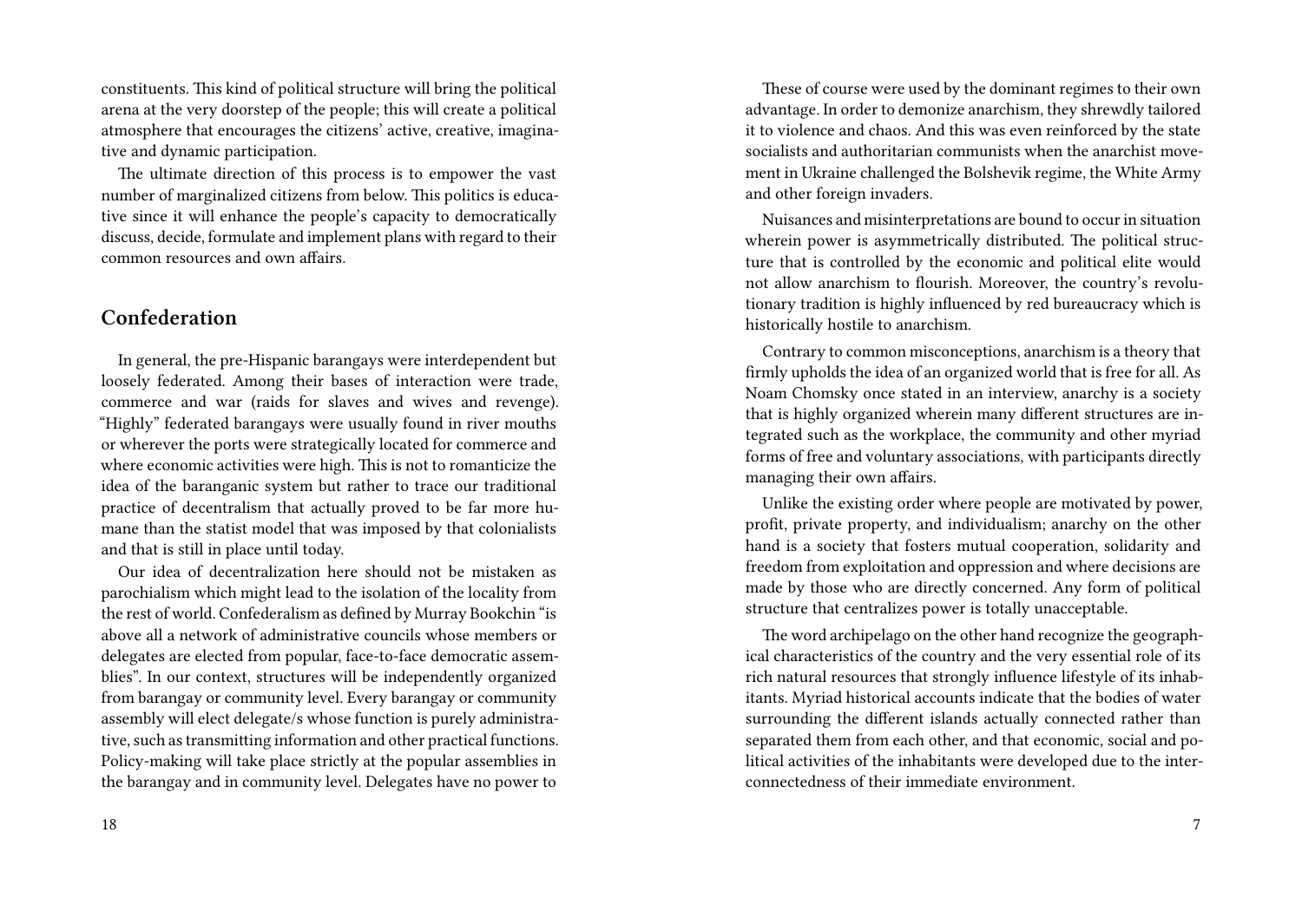It is also important to note that the rich natural endowments of the archipelago allow diverse cultures to flourish and develop into a heterogeneous way of life that are interlinked through mutual cooperation.

#### **Historical context**

The famous victory of Lapu-lapu against Magellan is one of the earliest symbols of resistance in the archipelago. A considerable number of his men defeated the well-armed and battle-hardened Spanish conquistadores in a low-tide battle in the shore of Mactan. One can espouse the idea of an on-going rivalry between Lapulapu and Rajah Humabon which Magellan used—winning the trust of the latter and he attacked the former and met his death. But one can also elaborate the idea that Lapu-lapu's group was set to defend the autonomy of their community.

Prior to the nationalist struggle, "Moro Wars" took place from 1565 to 1898 that prevented the Spaniards from subjugating the inhabitants of the southern part of archipelago. Colonizers mobilized Christianized locals to fight Muslims, thus laying the foundation of "perpetual" Christian-Muslim conflict in Mindanao.

The Philippines was one of the first Asian countries to stage a revolution against the colonialism of the West. The early phase of the Filipino struggle was initially carried out by local privileged intellectuals in the likes of Jose Rizal and Marcelo Del Pilar. The revolution was nationalistic in character, which is understandable because that time, nationalism was in the height of propagation in many parts of the world, specifically in Europe. This profoundly influenced Rizal's works and inspired the oppressed masses, culminating in armed resistance organized by Andres Bonifacio in 1896.

With the growing influence of the US combined with the simultaneous armed resistance in Cuba, the Filipino nationalist resistance was able to substantially reduce the influence of Catholic Order, which is based on the actual needs and interests of the communities.

We do not intend to undermine the initiative of political parties when it comes to advancing the interests of the community. But perhaps it is plausible to think that since leftist parties are only among the minority, they should strive more to gain political value and leverage so that they mobilize the people. Their interest therefore is not necessarily identical with those of the communities or localities since the latter are characterized by their diversity. Traditionally, leftist parties are class-based and have a great tendency to overlook other sectors and groups who are also exploited and are significant in number. This approach often fosters elitism upon the glorified class.

In a broad sense, direct democracy will be applied by organizing free assemblies at the local level. People's organizations that are based on their nature such as peasants, fishers, women, youth, indigenous people, vendors, tricycle drivers, jeepney drivers, homeless, gays, neighborhood associations, religious groups and other formations at the localities should be encouraged to organize themselves.

Based on experience, people will surely participate in political processes if the topic to be discussed is directly related to their interests; to their daily activities and to the immediate and strategic needs of the communities. People will conduct face-to-face meetings at the barangay level to tackle their immediate concerns; they will share ideas, duties and responsibilities to address their issues in relation to other barangays. They are encouraged to engage in discussions and debates on public facilities using their own language and the existing local mechanisms to facilitate local political mechanisms.

Obviously, an ideal political structure should not mobilize people for the purpose of elevating the political value of certain political parties for elections or for the goal of taking political power which, in a sense, would merely reinforce the inactivity of their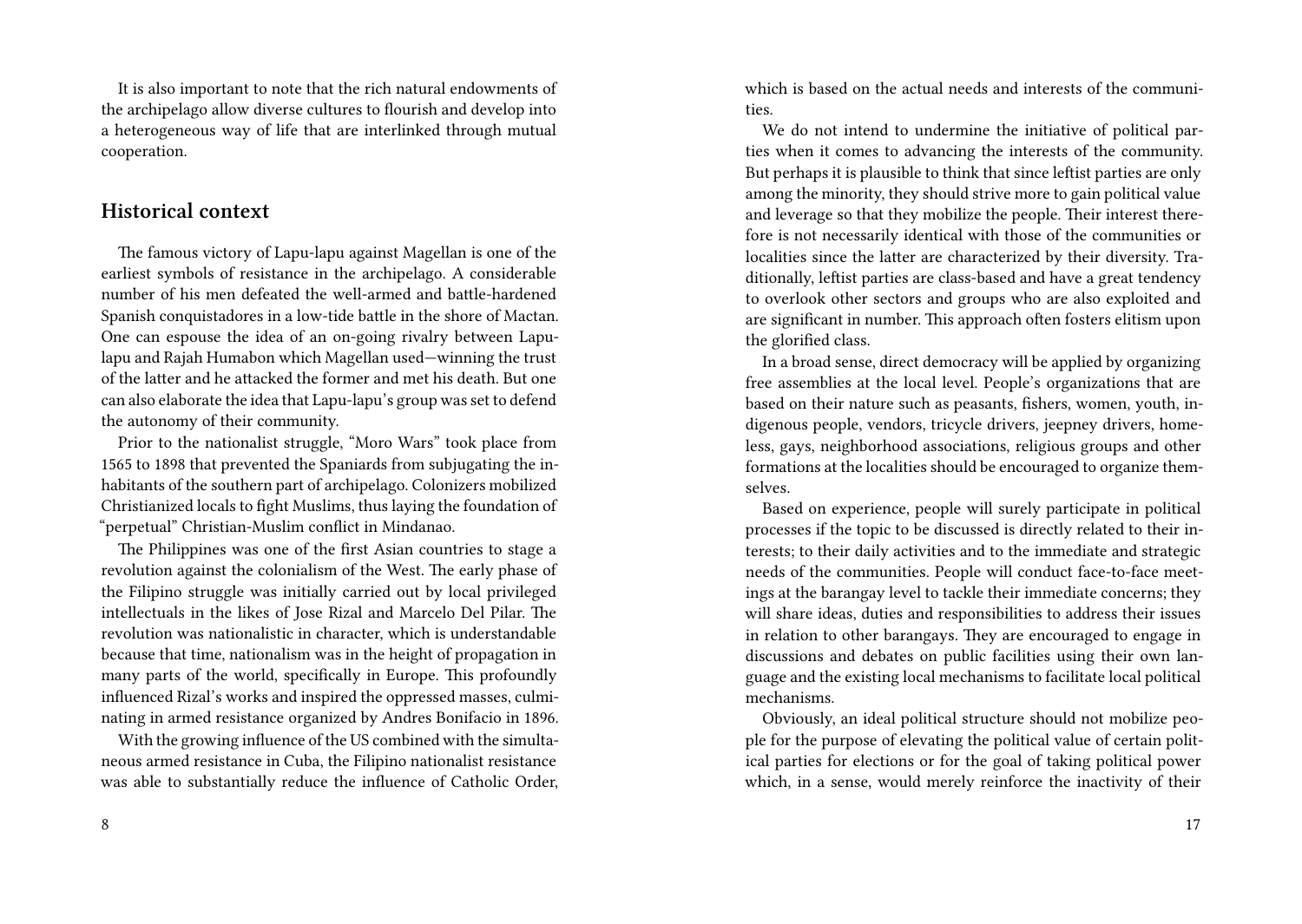formulate public policies through face-to-face processes called assemblies which are based on the ethics of complementarity and solidarity. Of course, the idea was not perfect because the citizens who had the privilege to participate in community management were those who owned slaves and had the luxury of time. But the tradition of direct democracy was evidently workable.

Confederal structures have appeared in history time and again, like those of the 16<sup>th</sup> century Spanish Communeros and the American town meetings which even reached New England and Charleston in the 1770s. This also includes the Parisian sectional assembly during the 1790s, and which occurred again in 1871 in Paris Commune, and so on.

Instead of organizing a party, why do we not go back to the communities and localities? Political parties can easily claim that they have an organized network and mass base in the local level, which we will not try to refute. Our concern will focus on the kind of politics that they are employing. Their organizational set-up is inherently top-down due to the representation system wherein a few individuals from the party would represent the interests of the entire nation. This breeds bossism wherein a few people are in the apex of the hierarchy. Moreover, they have authority vis-à-vis to their members which will eventually, end in a leader-and-led relationship. Hence, people become simple members. Instead of having active, creative, imaginative and dynamic citizens, we have passive and mechanized constituents whose duty is reduced to attendance in mobilizations and routinary selection of leaders that merely reinforces the culture of obedience.

Democracy is not about making obedient followers. It is not about imposing uniform rules to a complex and diverse population in terms of their interests, views, way-of-life, prejudices, economic activities, social and natural environment, culture and spiritual life. Rather, democracy is about creating a political atmosphere which is participatory and inclusive of this highly diverse population, and

and finally drove out colonial Spain. But American expansionist policy immediately took effect, as expressed through the Treaty of Paris of 1898.

Shortly after the inauguration of the First Philippine Republic in January 1899 the Filipino-American War broke-out which claimed 600,000 Filipino lives, mostly due to starvation and diseases.

The revolutionary tradition in the country was further enriched upon the arrival of Isabelo De Los Reyes in Manila in 1901 from his exile in Barcelona, Spain where he brought a collection of books including, those written by Malatesta, Proudhon, Kropotkin, Marx, Darwin, Aquinas and Voltaire. This was followed by a successful wave of protests and strikes within and around Manila that paved the way for the establishment of the Union Obrera Democratica (UOD). This marked the shift of the revolutionary struggle from a mere nationalist to an anti-imperialist one.

UOD disintegrated in 1903 and from its remains, the party upholding communism and socialism was established in 1938 and then later led the Hukbalahap guerilla movement. They were the foremost opponents of the Japanese forces prior to the reinforcement provided by the Americans. This was also the period when the revolutionary movement began to feel Bolshevik influence.

The tradition of struggle later proceeded to the establishment of the Maoist-influenced Communist Party in the late 1960s which adopted a nationalist strategy and protracted people's war. It gained enormous support from the masses; but it failed to grab power until its fragmentation into smaller party formations due to the split in 1992.

## **Hard facts in the current context**

Indeed, the counrty's historical development has continuously enriched its revolutionary tradition, not to mention the resistance efforts outside of the national democracy movement, such as sec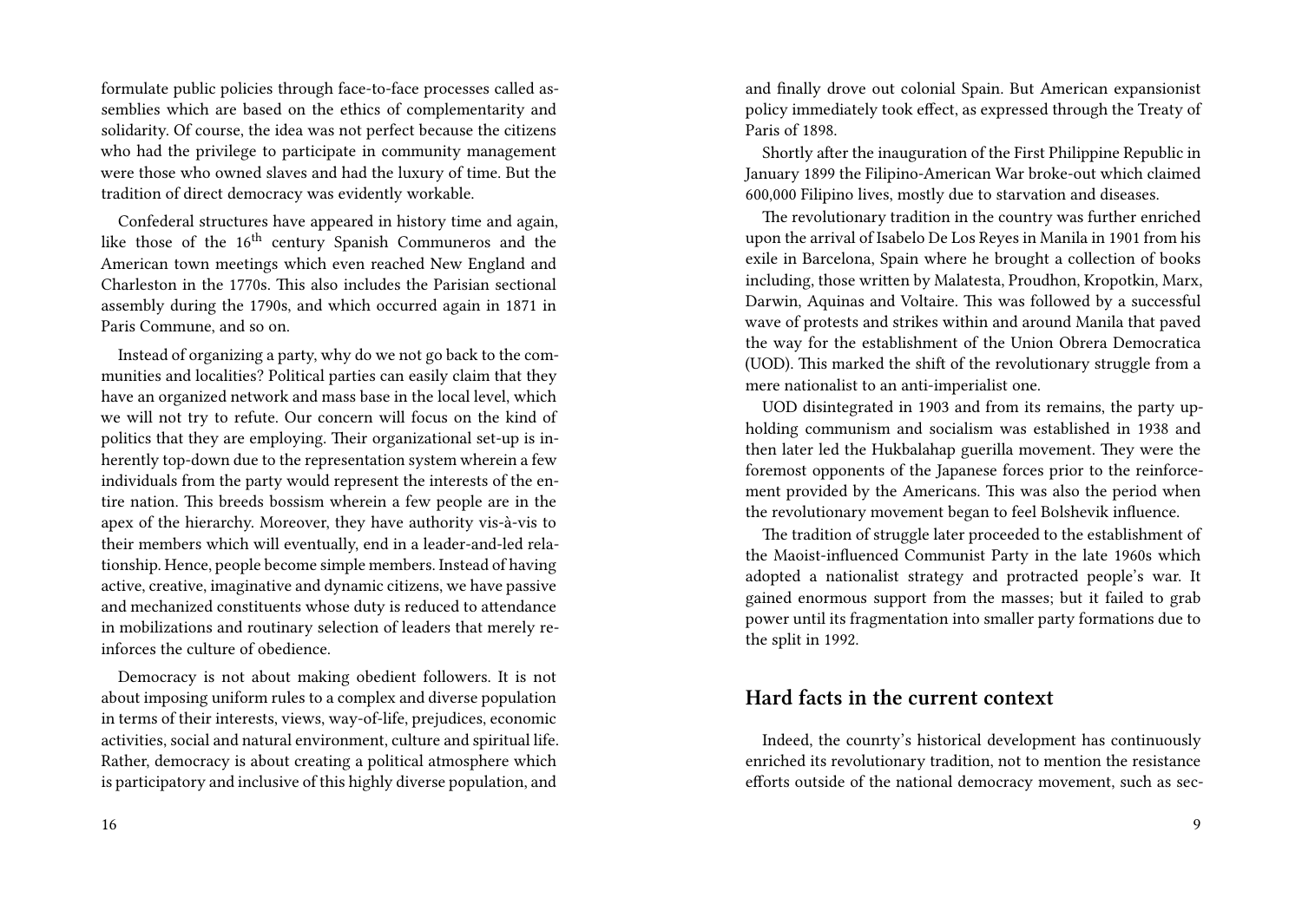toral and community -based resistance and the Moro struggle, among others.

However, such richness failed to translate immediately to the interest of the people. In 1970s, the poverty rate was as high as 40 percent as compared to the current rate which is 34 to 36 percent according to National Statistical Coordination Board. This indicate marginal improvement in terms of poverty reduction effort.

Unemployment, on the other hand, is pegged 11 million while underemployment is up to 7 million. This is aggravated by the massive destruction of our natural resources due to the growth orientation of the economy and incapacity of the state to manage and to utilize it equally in a sustainable way.

Furthermore, liberalization, coupled with chronic rent-seeking practices in government offices, and the absence of a logical economic development plan, inflicted serious injury to the domestic economy which further exacerbated our deteriorating economic condition.

Another equally important issue is the marginalization of huge numbers of citizens in making decisions that directly and indirectly affects their political, social and economic lives. The existing political structure makes citizens passive, inactive and apathetic. Their political participation is reduced to routinary electoral exercises where they will occasionally choose politicians who will represent them in making and implementing policies.

We can hardly identify a historical period wherein Filipinos lived in prosperity, abundance and relative peace, except during pre-Spanish times. As described by Pigaffeta, the inhabitants of the archipelago were in perfect health and had no physical defects. He got the impression that food scarcity was not prevalent. While William Henry Scott and a host of other writers validated the presence of slavery in the archipelago during the pre-Spanish period, they never mentioned any sign of poverty among local villages.

These findings make us think that the phenomena of poverty in the Philippines occurred with the advent of Spanish colonizaactly what the Anarcho-syndicalists had in mind. Upon the abolition of Tsarist state, the people spontaneously organized themselves. In Kronstadt, houses were socialized through the house committees which extended to the entire streets that resulted in the creation of street and block committees. The same thing happened in Petrograd. The factory committees that appeared almost out of nowhere were geared toward establishing "Producer Consumer Communes".

During the Spanish Civil War, the eastern part of Spain was under the influence of the anarchist movement. Workers' direct management took place in industrial and commercial establishments through the 2,000 collectives in Catalonia. In February 1937, 275 peasants and farm workers' collectives with a total of 80,000 members were formed in Aragon near the front line, which occupied vast lands which were abandoned by their landlords. In three months time, these collectives increased to 450, with a total number of 180,000 members.

There are a lot of experience worth citing in Latin America, Asia and Africa; but these are poorly articulated and are seldom mentioned in our history books. The anarchist movement is barely mentioned, despite of its profound influence in the early stage of Philippine nationalist resistance and early part of the anti-imperialist struggle in the archipelago.

#### **Direct Democracy**

Direct democracy is not a new idea. This was and is still being practiced in many parts of the world. But this concept is poorly explored due to the "power hungry" behavior of the political and economic elite and some leftists who actually advocate and practice authoritarianism.

To refresh our minds, the original Greek meaning of politics came from the word polis, which entails that the people directly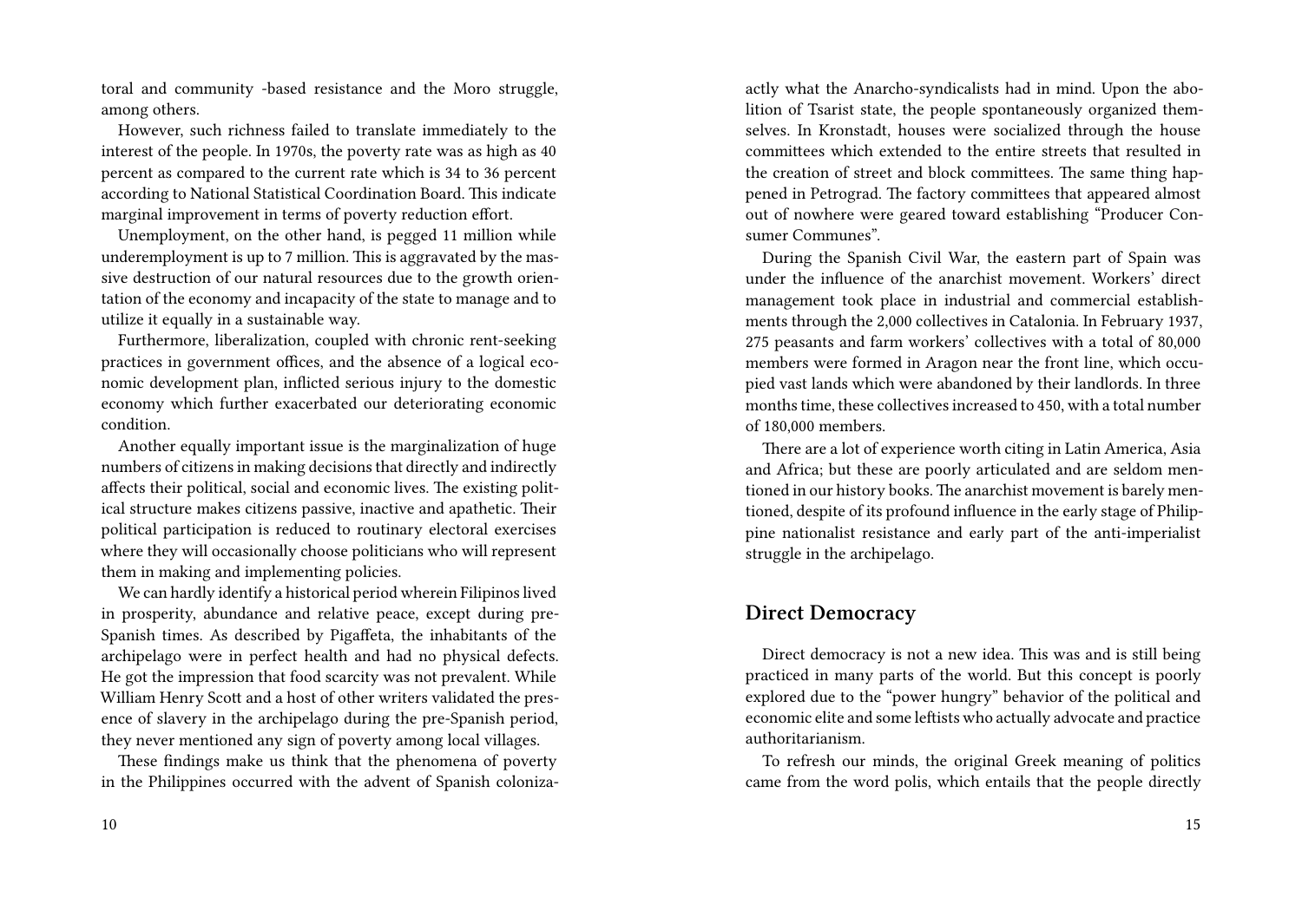be realized through meaningful and substantial participation of the people in politics to which they can relate, understand, appreciate, contribute, perform, benefit and share duties and responsibilities.

The question is, how are we going to involve ordinary people in political exercises if they do not have any interest in engaging politics?

Such disinterest can be possibly rooted to the notion that the current political affair cannot offer anything to the people. All are reduced to promises and texts. For the common people, politics require complicated technical skills and knowledge that can only be earned in prestigious and expensive universities. Such an undertaking requires technical jargon and an expensive outfit which gives the impression that politics is an enterprise solely for the educated and rich families. The term polis, as we trace it back to the tradition of the Greeks, refers to the management of the community by the citizens. This is apparently lost its meaning due to statism that turned politics into a career and lucrative profession that marginalized ordinary people.

Our effort in imagining alternatives beyond the politics of the state will be facilitated by regaining the lost meaning of "politics" and calibrating it in our own context.

## **Libertarian Alternatives**

Anarchist alternatives which were precisely reflected in the October 1917 Revolution were characterized by spontaneity and the self-organized revolt of the masses. Powerful united fronts of various forces developed and crushed the oppressive Tsarist regime within three days. The massive unrest of the people and other heterogeneous elements led to the abolition of old regime without any particular alternative and without instruction from any group. The majority of the masses did not directly articulate the ideas espoused by the anarcho-syndicalists, but what the people had done was ex-

tion and coercive formation of a centralized government. Unfortunately, several studies have the tendency to conveniently pin down population explosion as the cause of poverty, thus undermining the fact that this is brought by systemic oppression. For instance, in Southern Asia, around 30 million households own no land or very little, and they represent 40% of nearly all rural households in the subcontinent. Both the African and Latin American continents, on the other hand, have similar data. Moreover, land distribution in the nations of the South favors large-scale commercial agriculture controlled by a few landowners. Ergo, poverty can be rooted socially.

The Philippines is not an exemption. In 2000, the country ranked 77 out of more than 150 countries with a poverty incidence of 34% and where the human development index (HDI) figure was 0.656. In the fishery sector alone; 80% of fisher folk households live below the poverty line, (Israel, 2004). Four primary factors are widely accepted by most of the players in the fishery sectors:

- 1. the low productivity of land-based resources or lack of access to land;
- 2. low productivity of aquatic resources due mainly to habitat destruction and stock depletion;
- 3. resource-use conflict, particularly in coastal waters; and
- 4. lack of adequate basic services delivery (i.e., health, education, shelter, infrastructures, etc.).

Though the Fishery Sector Program Report of the ADB (1993) also cited high population density in most near shore areas, this must not lead us to the conclusion that we are reaching the limit. We know for a fact that the increase of population in coastal communities is due to migration patterns. As noted by ASEAN-SEAFDEC in their technical report in 2001, households displaced in